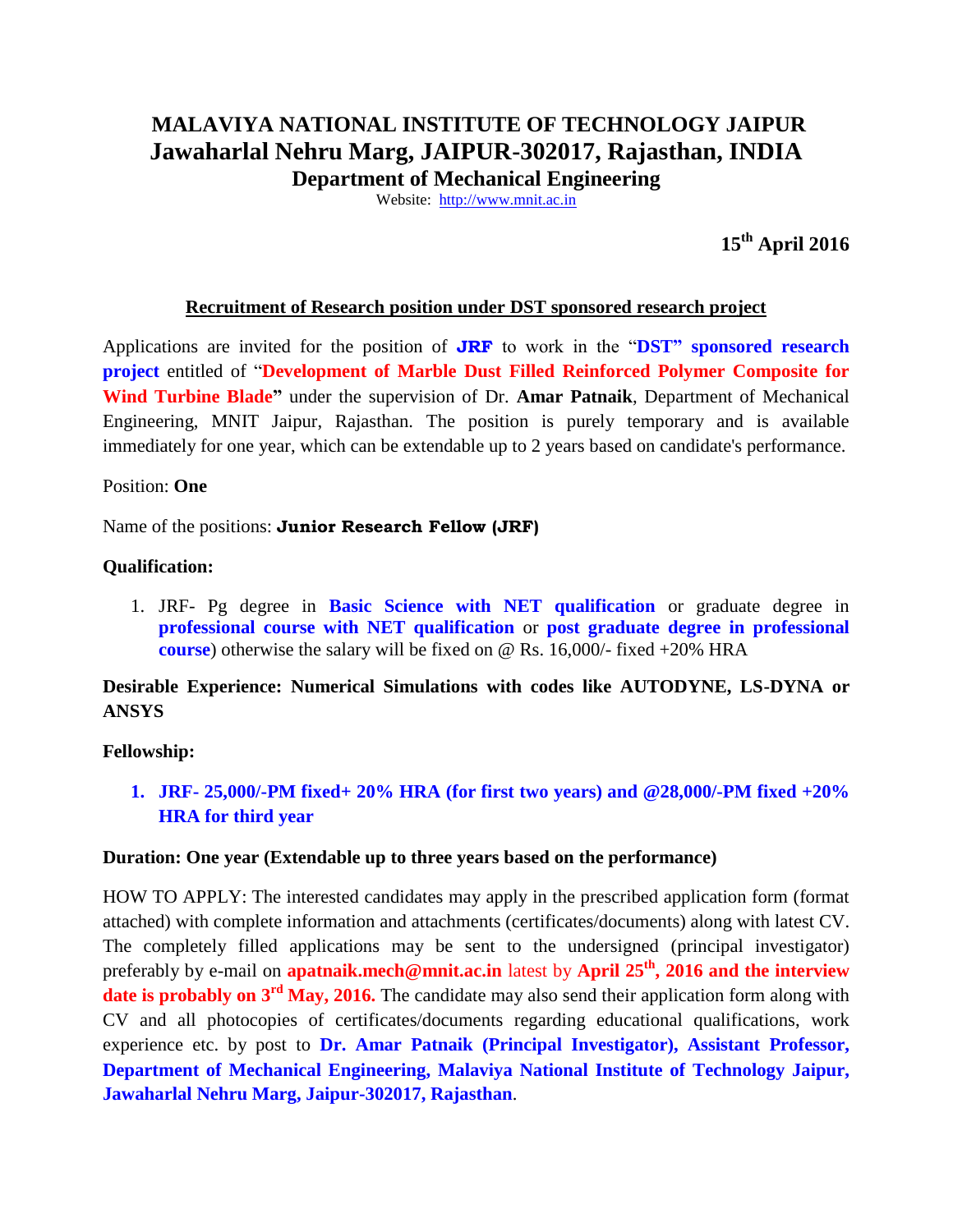# **Candidates may also note the following points:**

- 1. Selection committee of MNIT Jaipur reserves the right to fix suitable criteria for short- listing of eligible candidates.
- 2. Candidates will be short listed for the interview based on merit and experience of the available candidates. If no suitable candidate is found in the post of RA, recruitment of SRF will be made in the same interview. Similarly, if no suitable RA and SRF is found recruitment will be made for the post of JRF. Decision of selection committee will be final. The date and time of interview will be informed by email.
- 3. Please note that no TA/DA will be given to the candidates called for the interview.
- 4. The selected candidates can opt for Ph.D program announced by MNIT (twice a year) in case they are interested in pursuing Ph.D at MNIT as per provision in the above research area after fulfilling the required criteria as per institute rules.

For any further information /clarifications, the applicants may contact PI directly by email/phone.

# **Dr. Amar Patnaik (Principal Investigator)**

Assistant professor, Department of Mechanical Engineering and Coordinator, Advanced Research Centre for Tribology Malaviya National Institute of Technology Jaipur, Jawaharlal Nehru Marg, Jaipur-302017, Rajasthan. E-mail: [apatnaik.mech@mnit.ac.in](mailto:apatnaik.mech@mnit.ac.in) Phone: 91-9549657318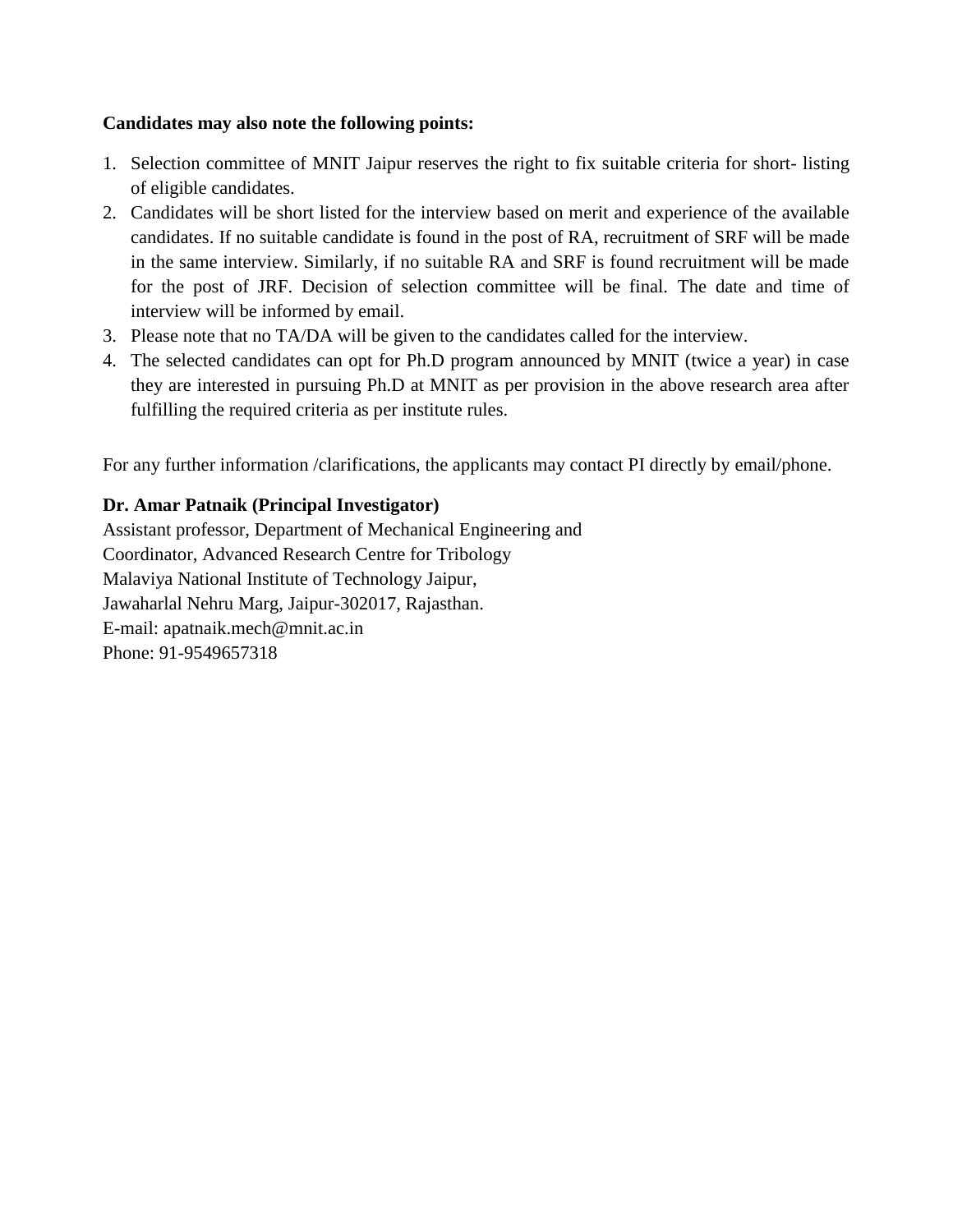# **MALAVIYA NATIONAL INSTITUTE OF TECHNOLOGY JAIPUR**

**Department of Mechanical Engineering**

**Jawaharlal Nehru Marg, JAIPUR-302017, INDIA** Website: [http://www.mnit.ac.in](http://www.mnit.ac.in/) **Application Form for Recruitment of Research position**

| <b>FOR OFFICE USE ONLY:</b>    |                        |
|--------------------------------|------------------------|
| Serial Number:                 | Paste here your latest |
| Eligible for Interview: YES/NO | <b>Photo</b>           |
| Checked the certificates:      |                        |

DST sponsored research project entitled "**Development of Marble Dust Filled Reinforced Polymer Composite for Wind Turbine Blade**"

| 4. Contact information: |
|-------------------------|
|                         |
|                         |
|                         |
|                         |

5. Educational Qualifications\*

| <b>Class</b>                  | <b>Specializat</b><br>ion | Board/<br><b>University</b> | <b>Name of Institution</b> | Marks/<br><b>CGPA</b> | <b>Year of</b><br><b>Passing</b> |
|-------------------------------|---------------------------|-----------------------------|----------------------------|-----------------------|----------------------------------|
| $\mathbf X$                   |                           |                             |                            |                       |                                  |
| <b>XII</b>                    |                           |                             |                            |                       |                                  |
| <b>Graduation</b>             |                           |                             |                            |                       |                                  |
| Post-<br><b>Graduation</b>    |                           |                             |                            |                       |                                  |
| Ph.D                          |                           |                             |                            |                       |                                  |
| <b>CSIR-UGC</b><br><b>NET</b> |                           |                             |                            |                       |                                  |